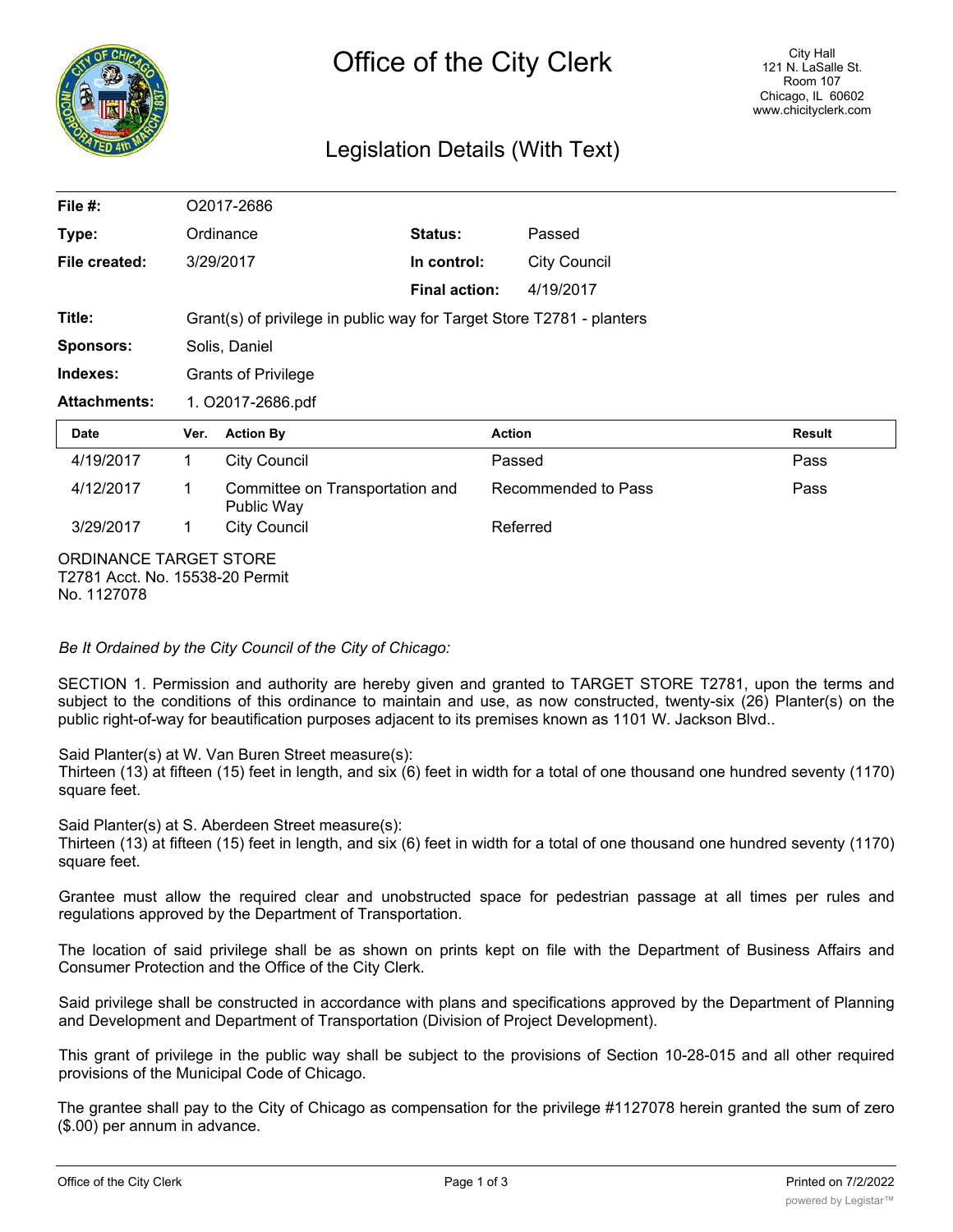A 25% penalty will be added for payments received after due date.

The permit holder agrees to hold the City of Chicago harmless for any damage, relocation or replacement costs associated with damage, relocation or removal of private property caused by the City performing work in the public way. Alderman

Daniel S. Solis 25th Ward

Authority herein given and granted for a period of five (5) years from and/9rter 09/08/2016



**LU**

1 inch  $=$  30 fL

# **LEGEND**